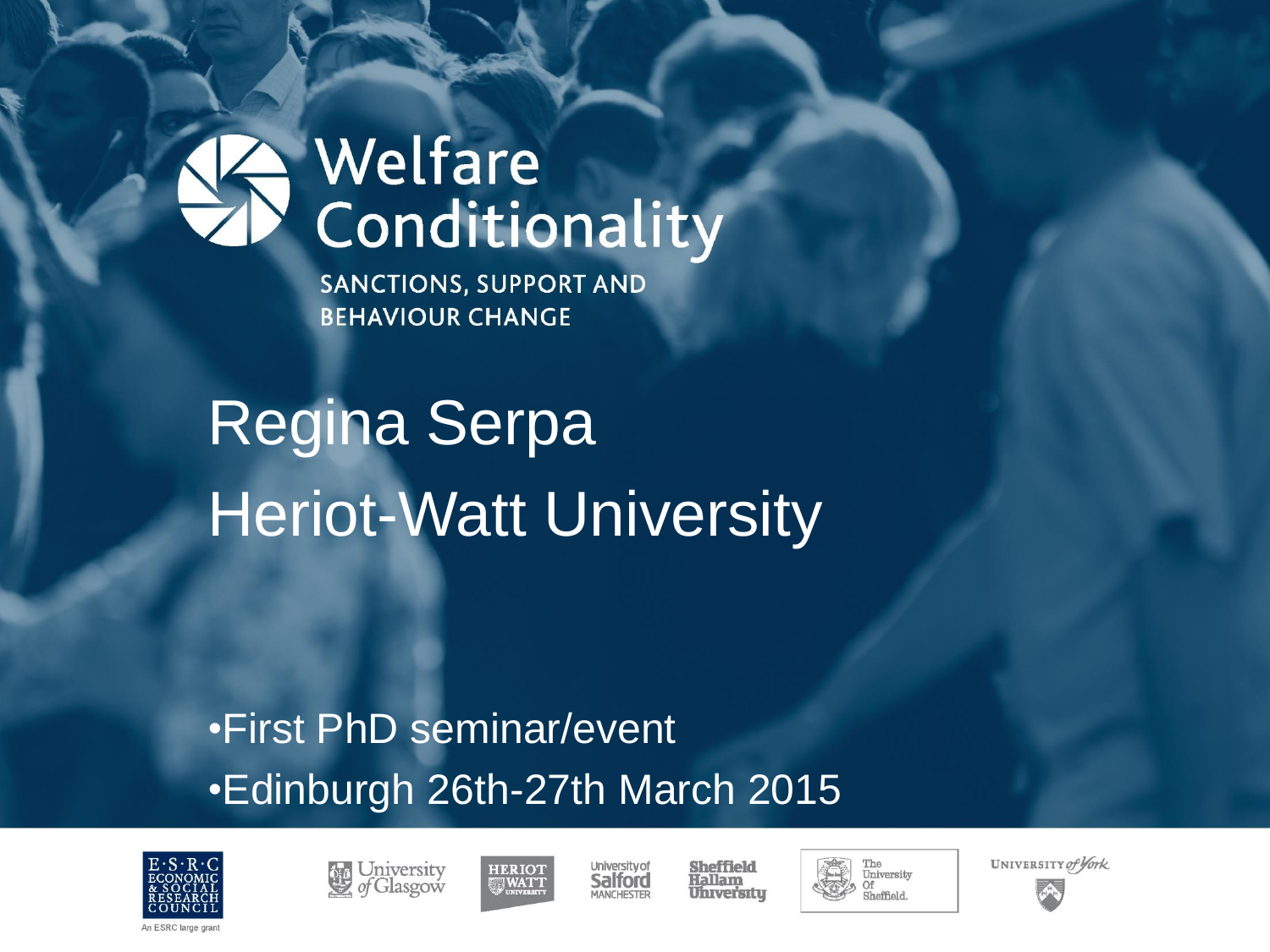# **Housing strategies of homeless migrants:**

**A comparative study of Central Americans in Massachusetts and Eastern Europeans in Scotland**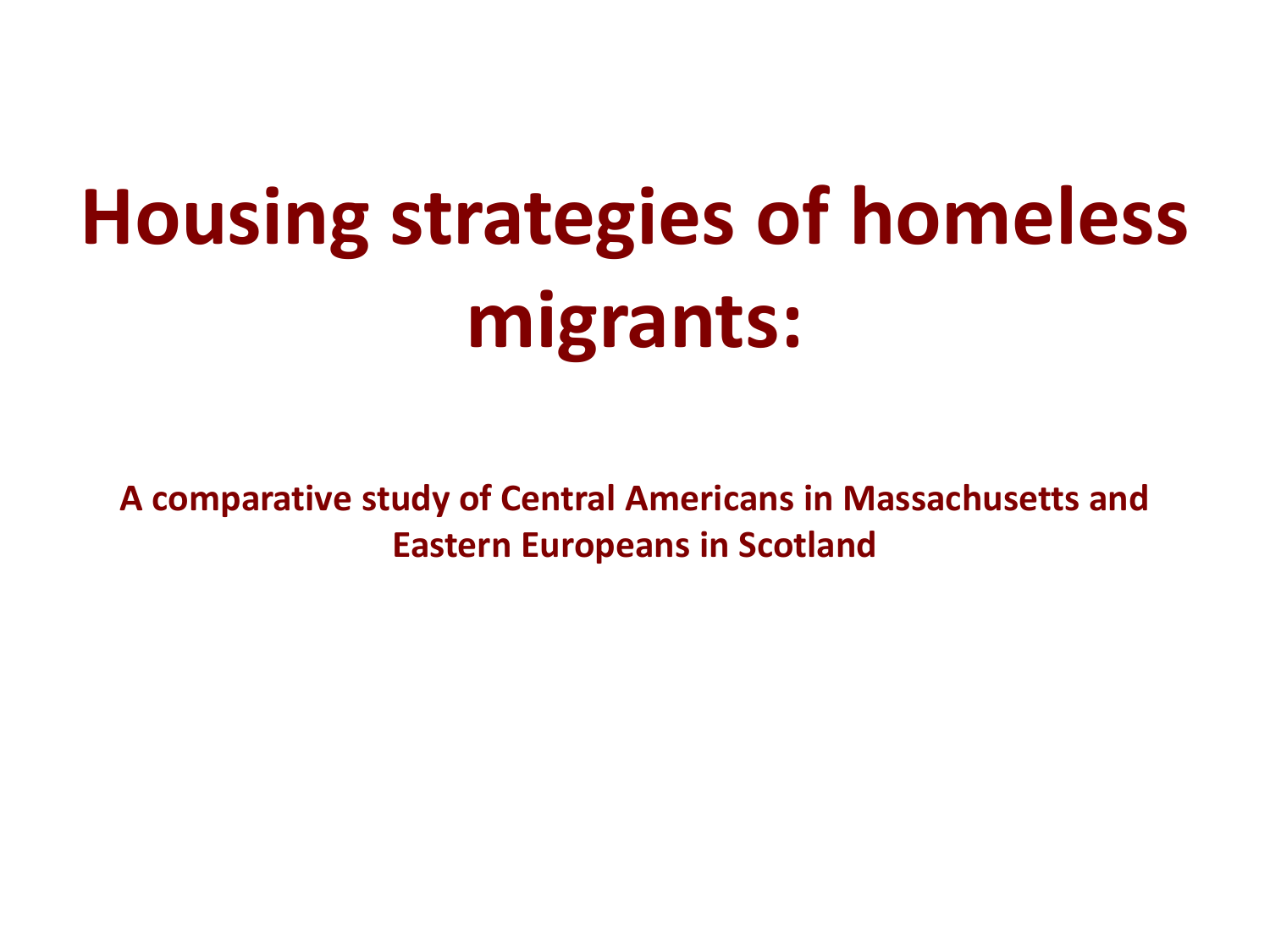#### 2 Cases: Migrant homelessness in US and UK

#### 'Mimose' (AIDS Action)

- Fled Honduras and trafficked to Florida (illegal entrant)
- Condo foreclosed, exhausted help from family in Boston
- Shelter homeless to state public housing

#### 'Marek' (Fife Council)

- Migrated from Poland for work (not registered on WRS)
- Lost job and tied accommodation
- **Homelessness** application accepted but not eligible for HB
- left TA to 'camp' in park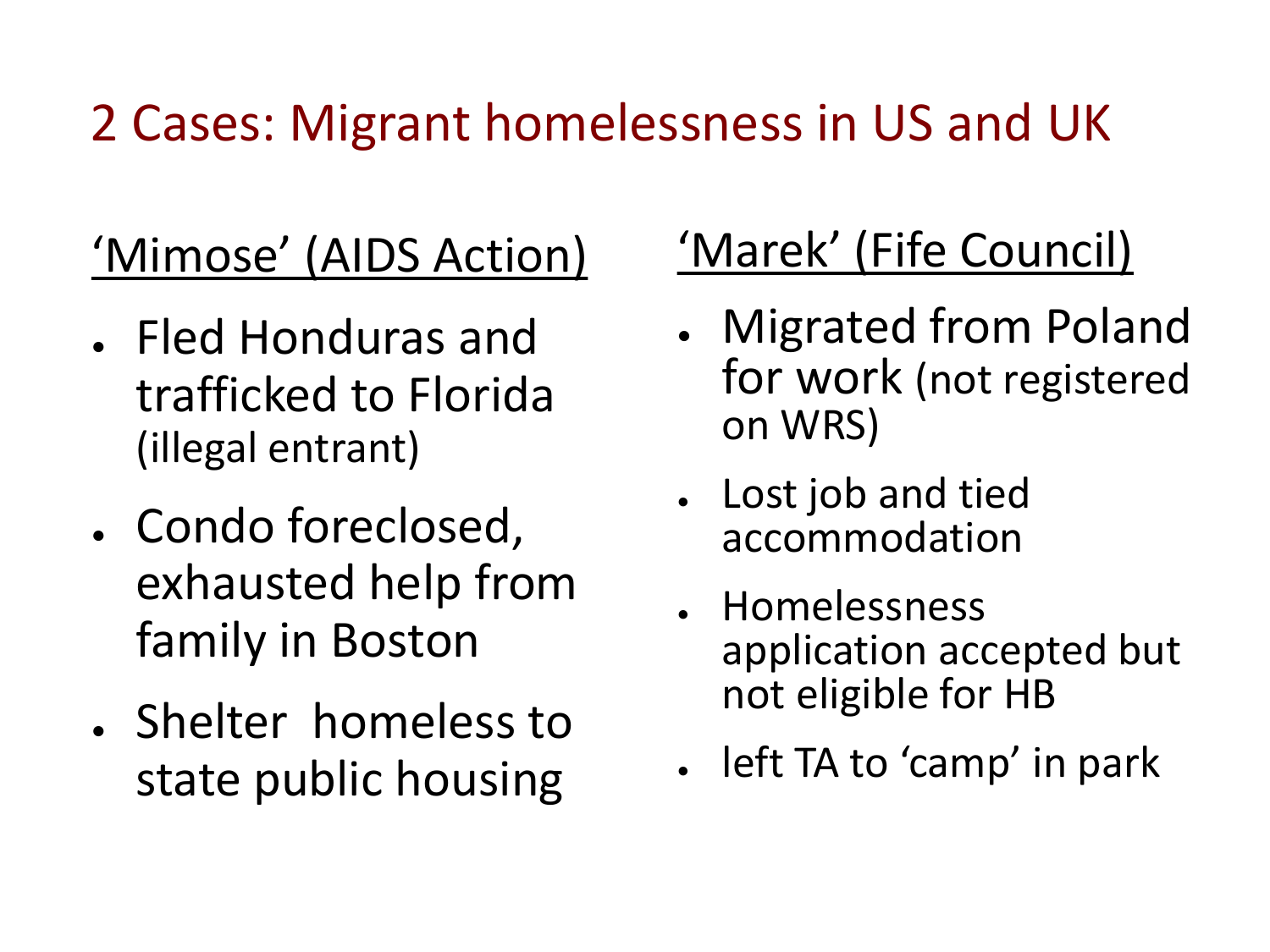#### Research Question 1: Causation (UK and US)

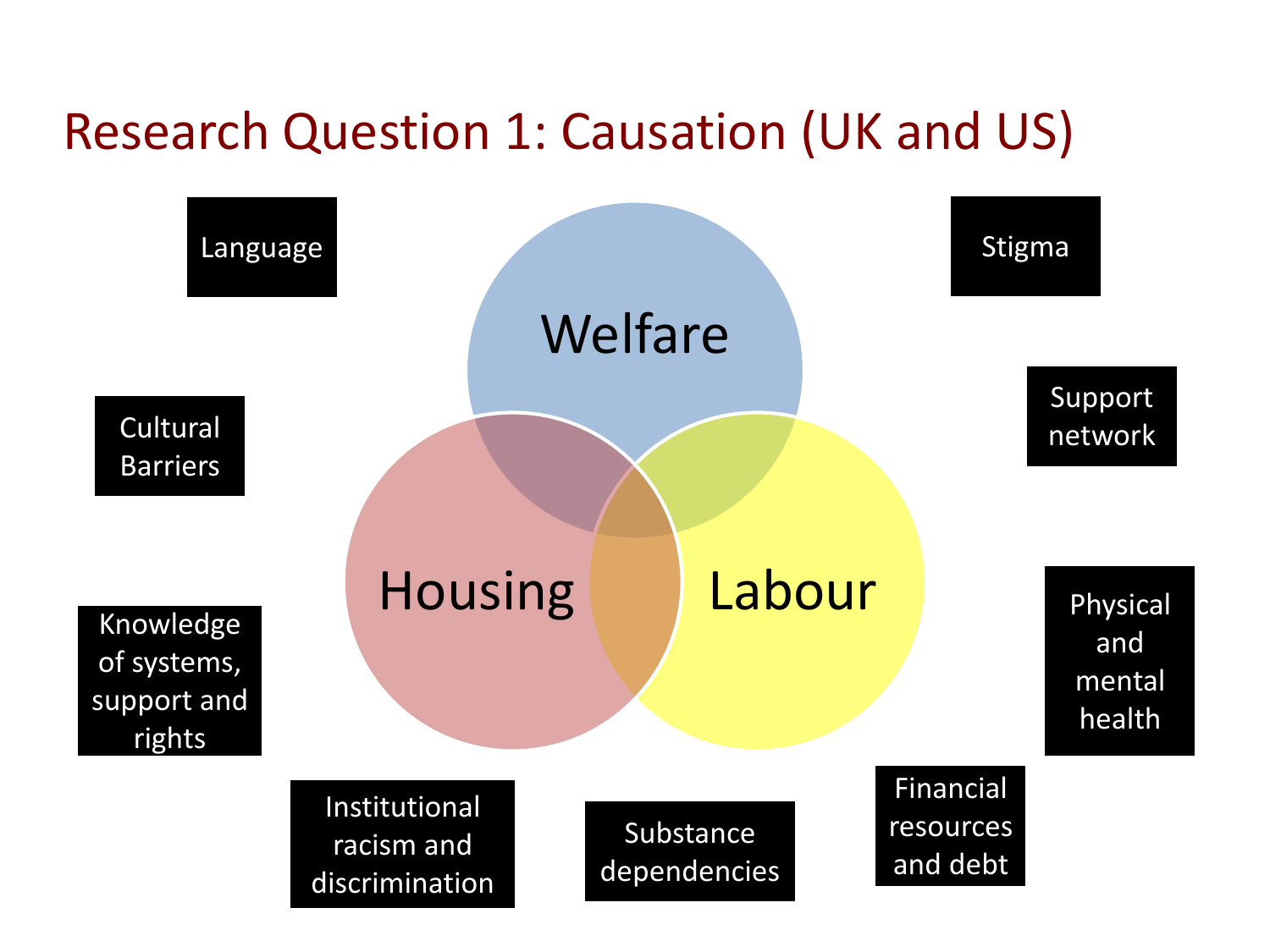# Conditionality… the legal bit

#### 1. Immigration control

- 1. Do you need leave but don't have it?
- 2. No recourse to public funds?
- 3. Temporary admission?
- 2. Right to reside
	- 1. Are you exercising your treaty rights?
- 3. Habitual residency
	- 1. In UK 'appreciable period of time'?
	- 2. Have a 'settled intention to live in the UK'?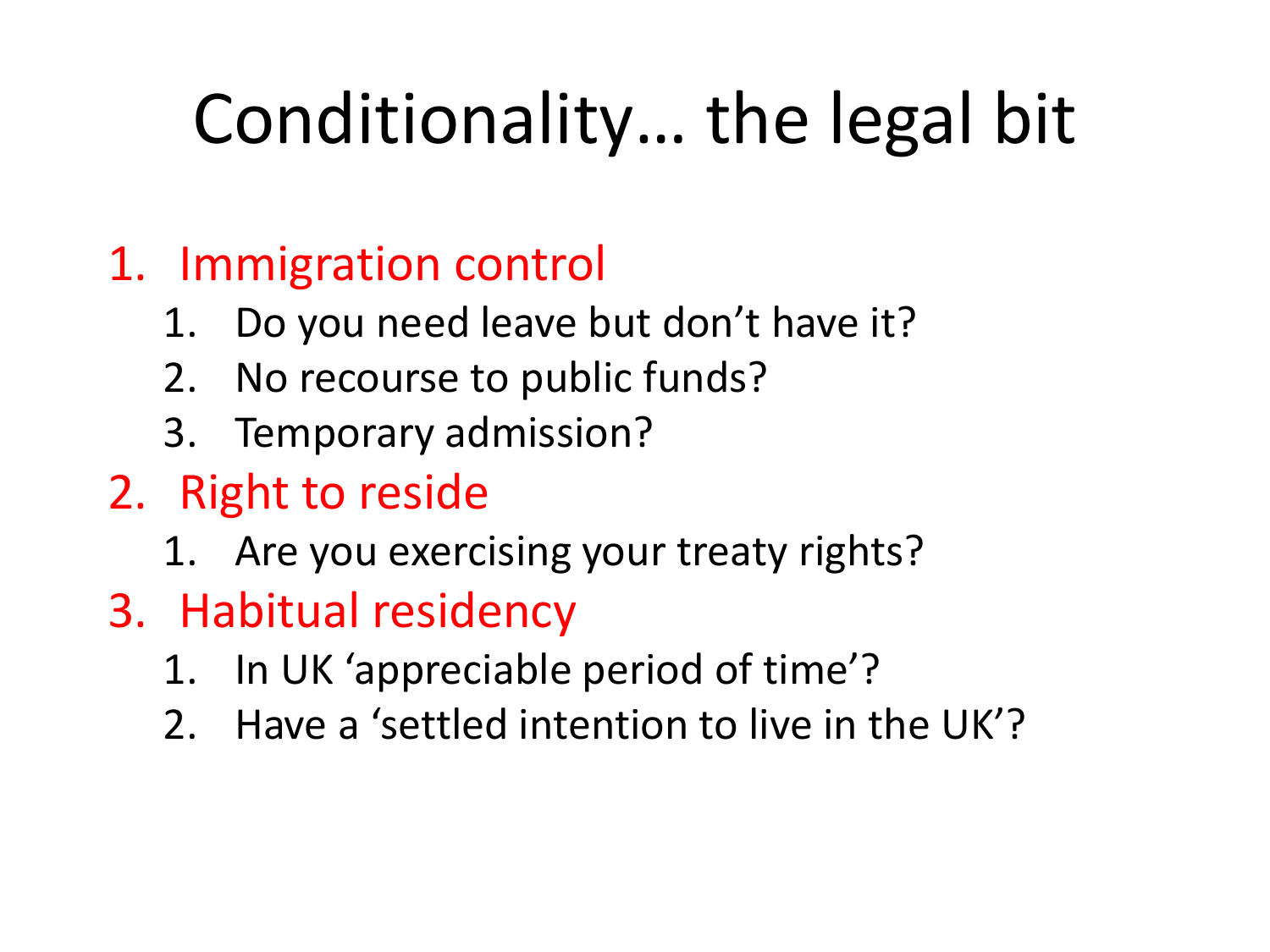#### Research Question 2: Housing strategies

- Overcrowding
- Doubled-up
- **High housing cost** burden
- Substandard housing
- **Foreclosures**
- **Rough sleeping**
- Emergency shelters
- **Limited earnings** 
	- No income/ low wages
	- Informal work/ Illicit means
- No public assistance
	- Subsidised housing
	- Income supplements
- Charitable donations
	- In-kind benefits/ sponsorship
	- Begging and busking
- Personal resources
	- Savings and other assets
	- Friends and family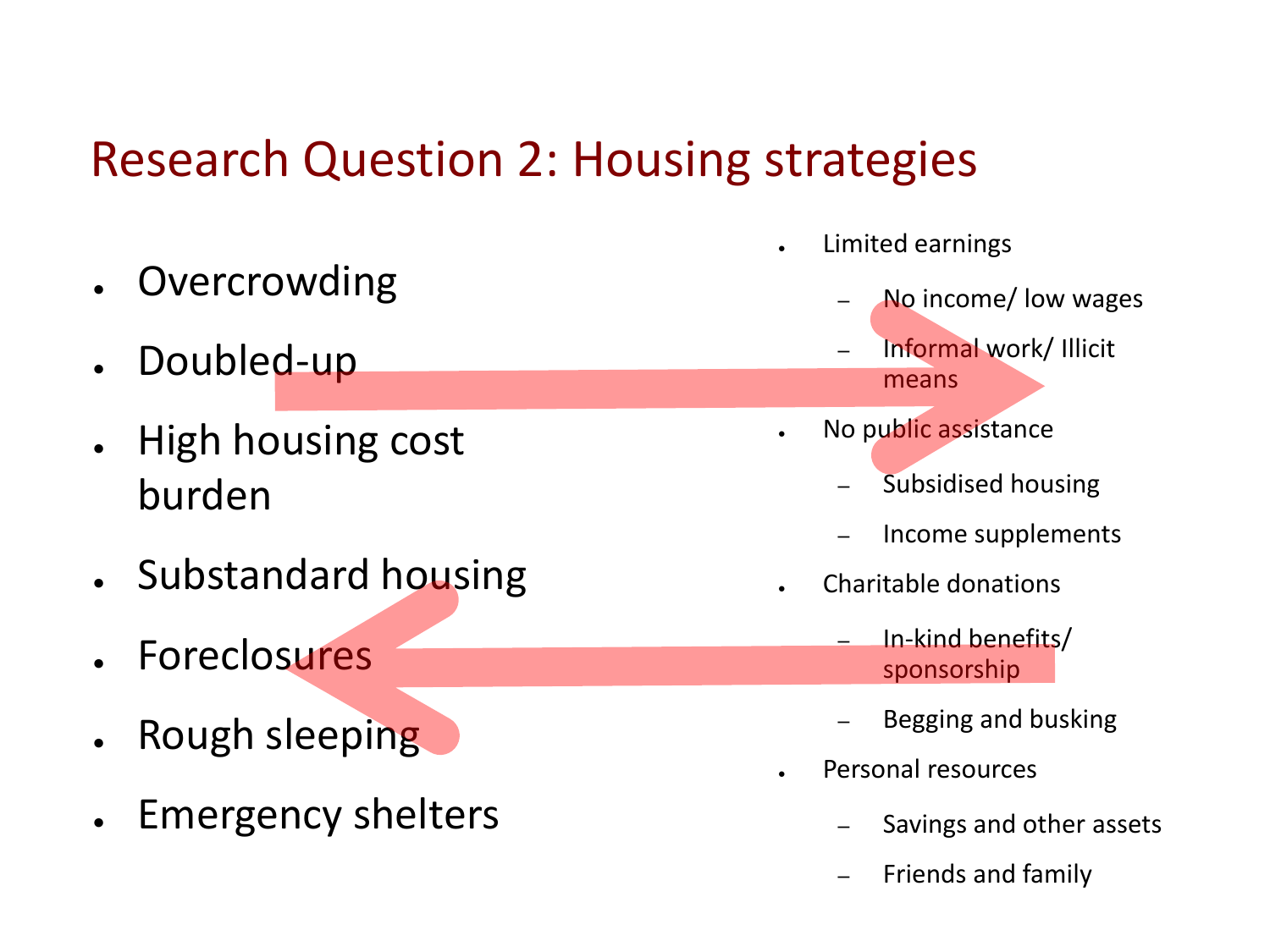'Subsistent' homelessness: making opportunity when there are few options?

- What degree of choice do people have?
- Are homeless migrants de-prioritising housing?
- Is homelessness a survival strategy?
- What is 'having a home' being sacrificed for?
- 'Subsistence homelessness'- forgoing housing in order to achieve other necessities
- 'Shelter poverty'- forgoing necessities in order to keep a roof over your head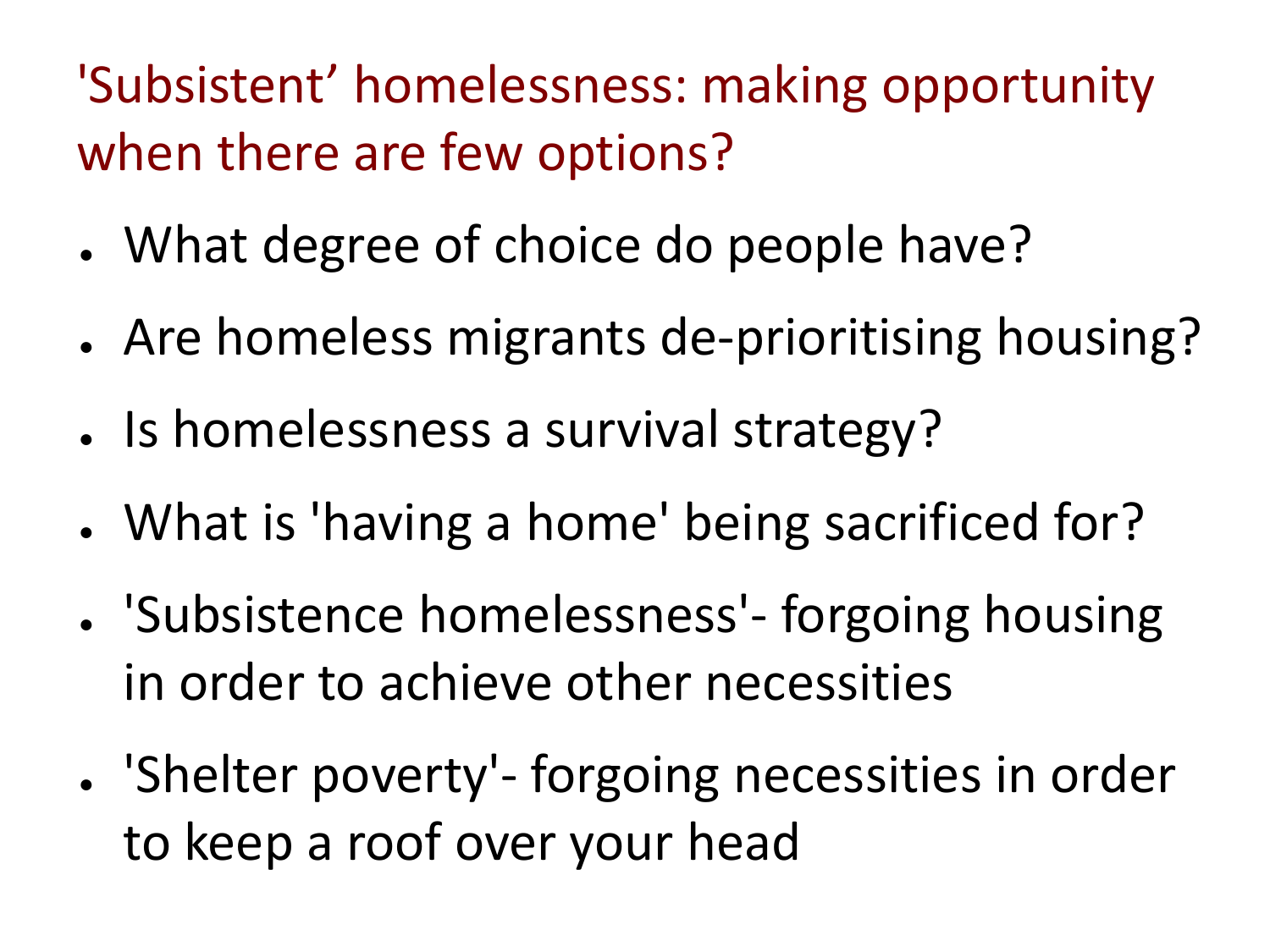#### Research Question 3: role of the state

- Human rights: State should intervene to ensure a basic standard of living is protected for all persons regardless of legal status
- Citizenship: Intervention conditional upon meeting social obligations (ie duty to protect dependent on legal status)
- Utilitarian: Minimise costs and maximise benefits in both case number and expenditure
- Paternalism: State should protect people from consequence of poor decision making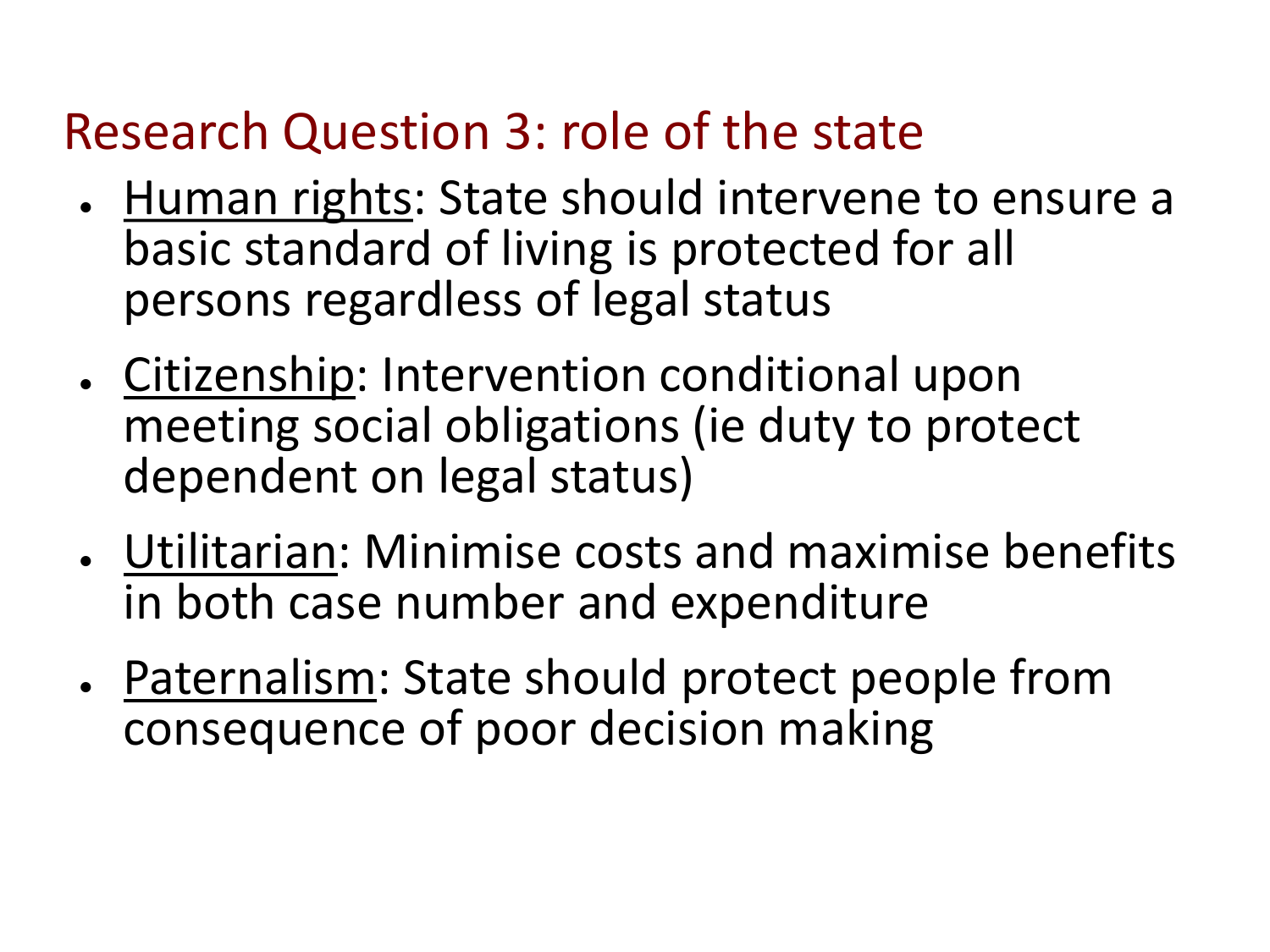#### Investigating 'subsistent' homelessness

#### Research questions

- 1. What causes migrant homelessness?
- 2. What are the housing strategies of homeless migrants?
- 3. What is the role of the state in responding to migrant homelessness?

#### **Methodology**

- Comparative research
- Case studies
- Key informant interviews
- Life story interviews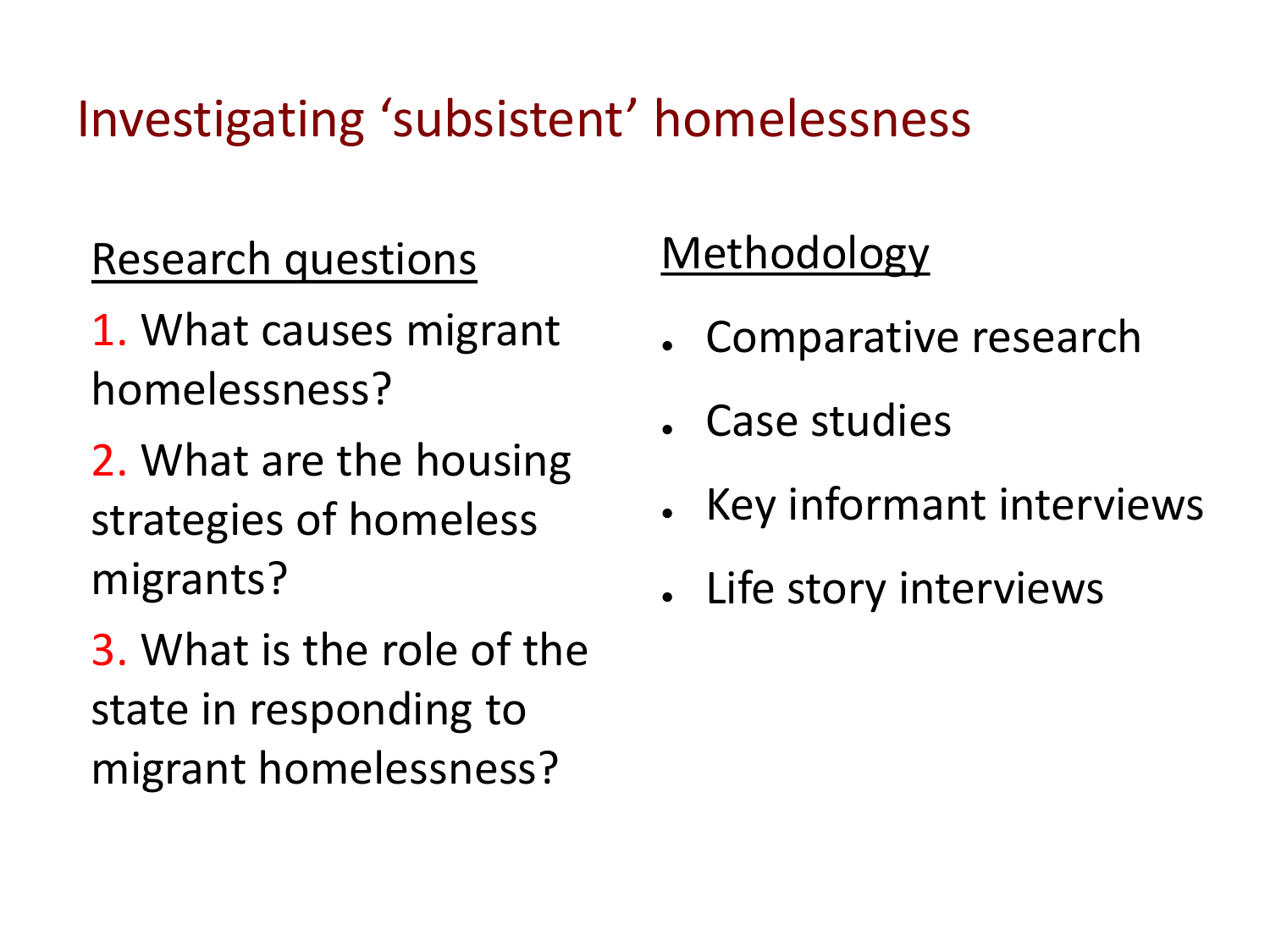#### Case studies: Central Americans in the US and Eastern Europeans in the UK



2000-2012: Central American population up by 72% in Massachusetts compared to 30% for US

2001-2011: Polish population up by 2,105% in Scotland compared to 890% for UK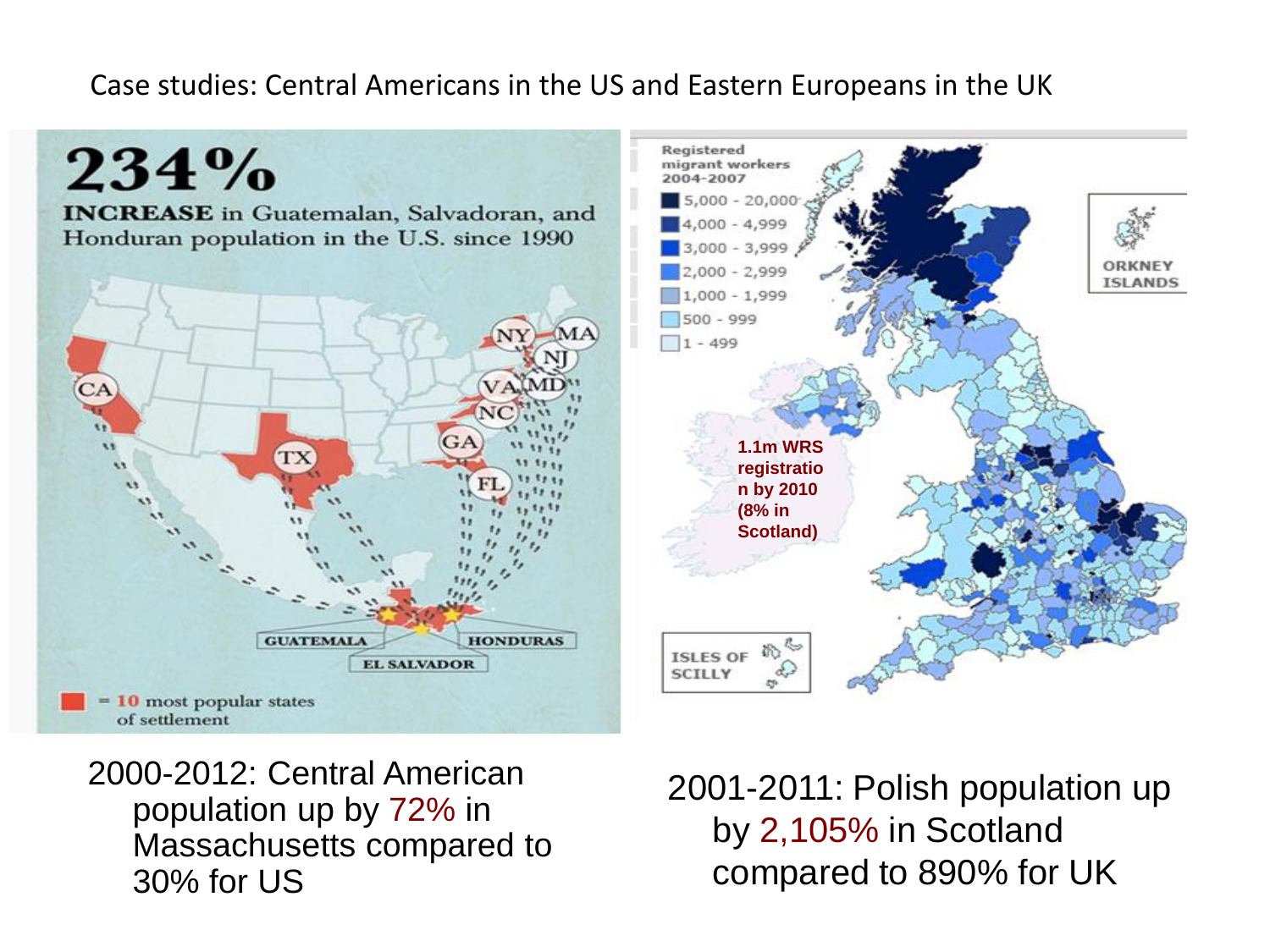### Interviews and participant observation

|                                        | <b>Edinburgh Scotland</b>                           | <b>Boston</b><br><b>Massachusetts</b>               |  |
|----------------------------------------|-----------------------------------------------------|-----------------------------------------------------|--|
| <b>National key</b><br>informants (15) | Policy makers-<br><b>Scottish Government</b><br>(2) | Policy makers-<br><b>Massachusetts State</b><br>(2) |  |
|                                        | Voluntary sector (2)                                | Voluntary sector (2)                                |  |
|                                        | Academics (2)                                       | Academics (2)                                       |  |
| Local informants (15)                  | Local authority (3)                                 | City government (3)                                 |  |
|                                        | Voluntary sector (3)                                | Voluntary sector (3)                                |  |
| <b>Migrants (30)</b>                   | Literally homeless (7)                              | Literally homeless (7)                              |  |
|                                        | <b>Precariously housed</b><br>(7)                   | <b>Precariously housed</b><br>(7)                   |  |
| Total (60)                             | 30                                                  | 30                                                  |  |